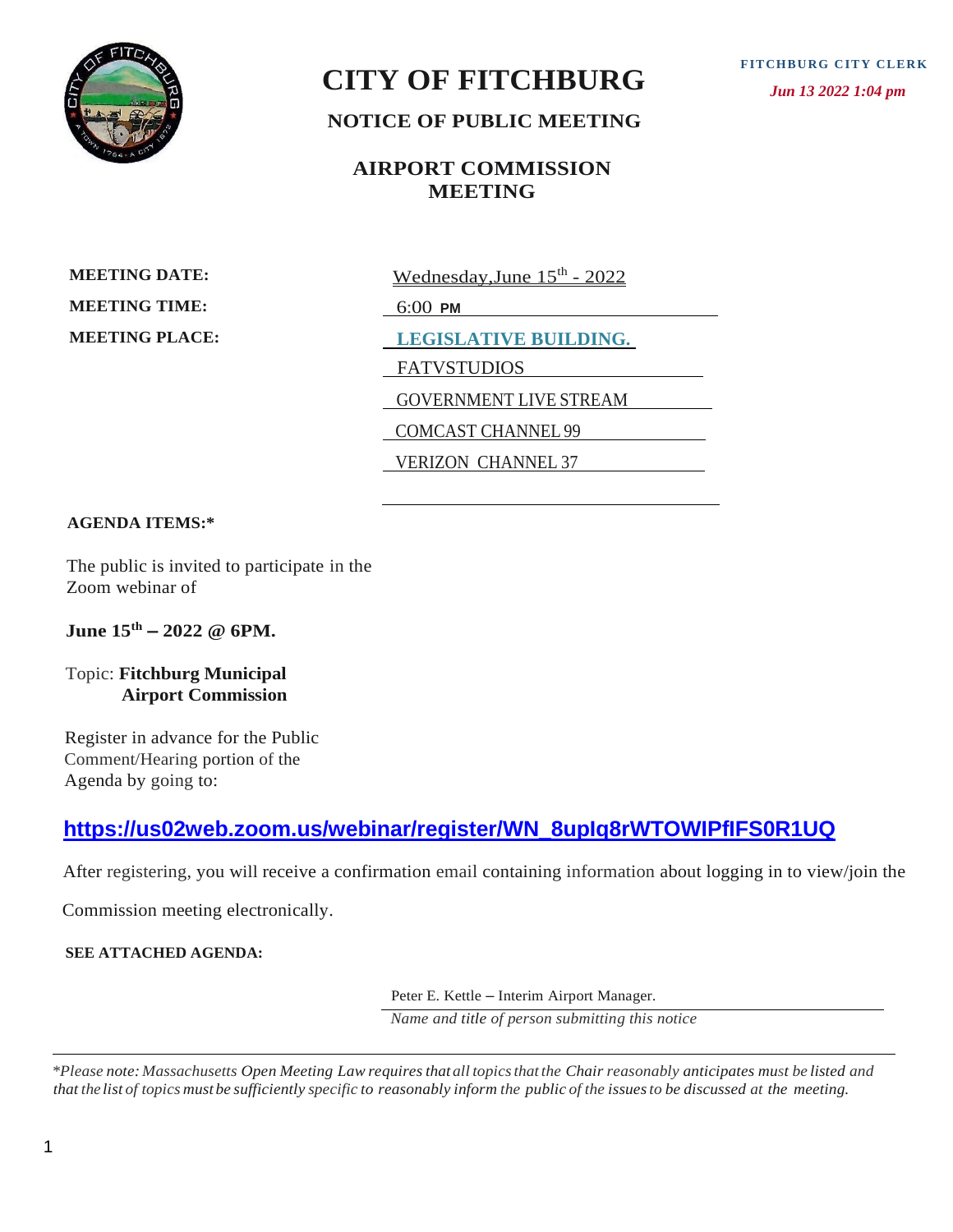

# **Fitchburg Municipal Airport**

**June 15th - 2022 Airport Commission Meeting 6:00 PM**

The public is invited to participate in the Zoom webinar

on **June 15th - 2022 @ 6 PM**

Topic:- **Fitchburg Municipal Airport Commission**

Register in advance for the Public Comment/Hearingportion of the Agenda by going to:-

 **[https://us02web.zoom.us/webinar/register/WN\\_8upIq8rWTOWIPfIFS0R1UQ](https://us02web.zoom.us/webinar/register/WN_8upIq8rWTOWIPfIFS0R1UQ)**

After registering, you will receive a confirmation email containinginformation about logging in to join the webinar.

 **Previous Months minutes Approval** -including special meeting minutes.

- 1. **Action items** -from previous minutes?
- 2. **Correspondence** to the Commission.
- 3. **Gale – Review of ongoing work:-**
	- A. Airport Master Plan update.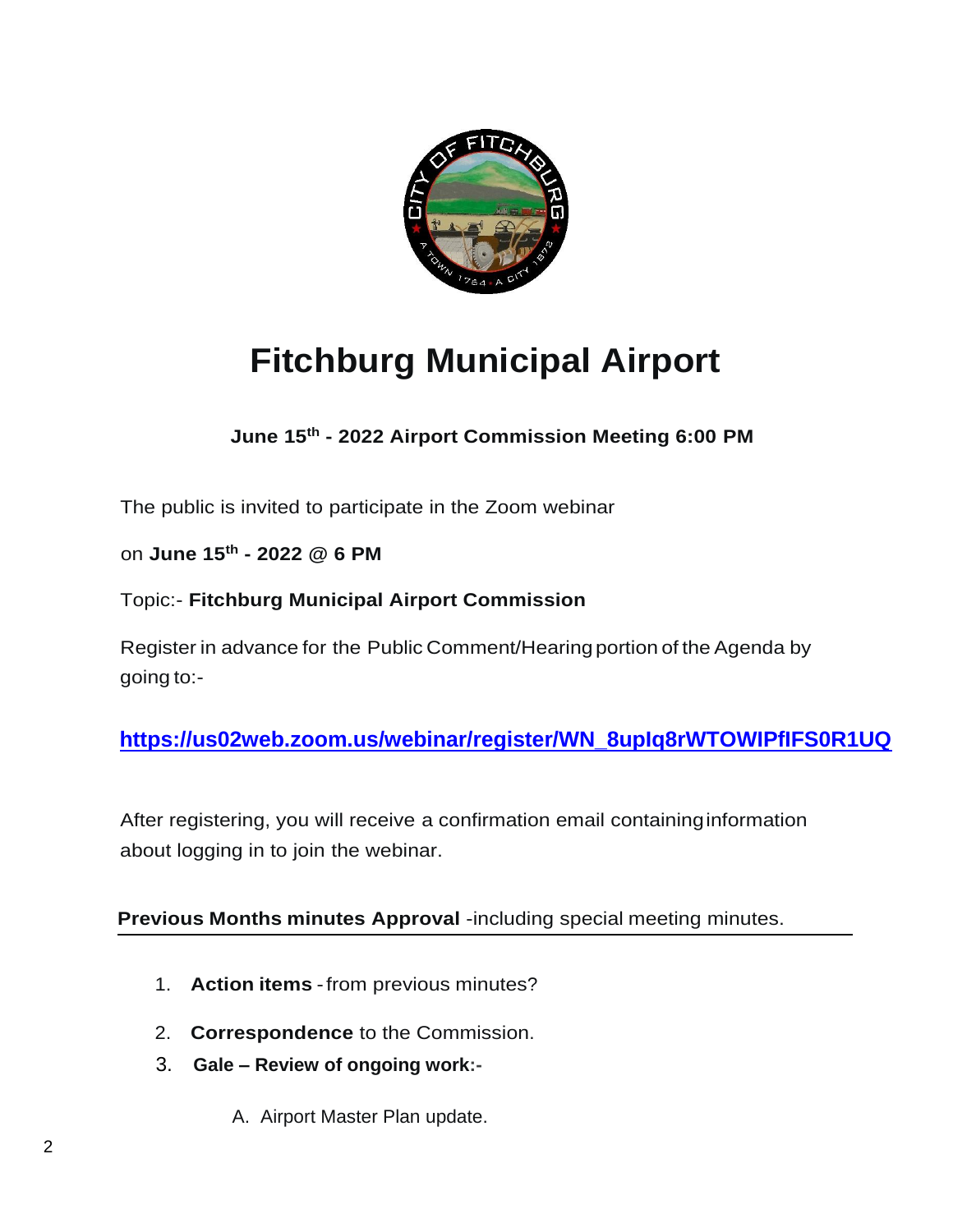- B. Draft Airport Layout Plan.
- C. Standby Generator

### **4. Fitchburg Pilots Association**

A. Update.- Young Eagles.

#### **5. New Business**

- 1. Elect Commission Co Chair.
- 2. Annual Increase %.
- 3. Valentine Eye Care.
- 4. I.F.E. Larry Galo.
- 5. M.J.T.C.
- 6. Convergent.
- 7. S.C.S.

#### **6. Old Business**

- a. Mass Development Site Readiness Airport Land (Tom S/Mary Jo B.)
- b. Door for Lobby.
- c. R4102A and R4102B. - - - May 12<sup>th</sup>.
- d. Tie Downs. (FPA-Coop)
- e. RFP 7 to 9 Hangars.
- f. Door roof for Hangars 2 & 3.
- g. Roofs for Hangars 2 & 3.
- h. Hangar 10 New Door.
- i. Self-Serve Fuel Transfer to and from truck.
- j. Minimum Standards.
- k. The Pete Store.
- l. Convergent Energy.

#### **F. Financial Review**

a. Approval of Commitments and abatements.

### **G. Executive Session.**

No.